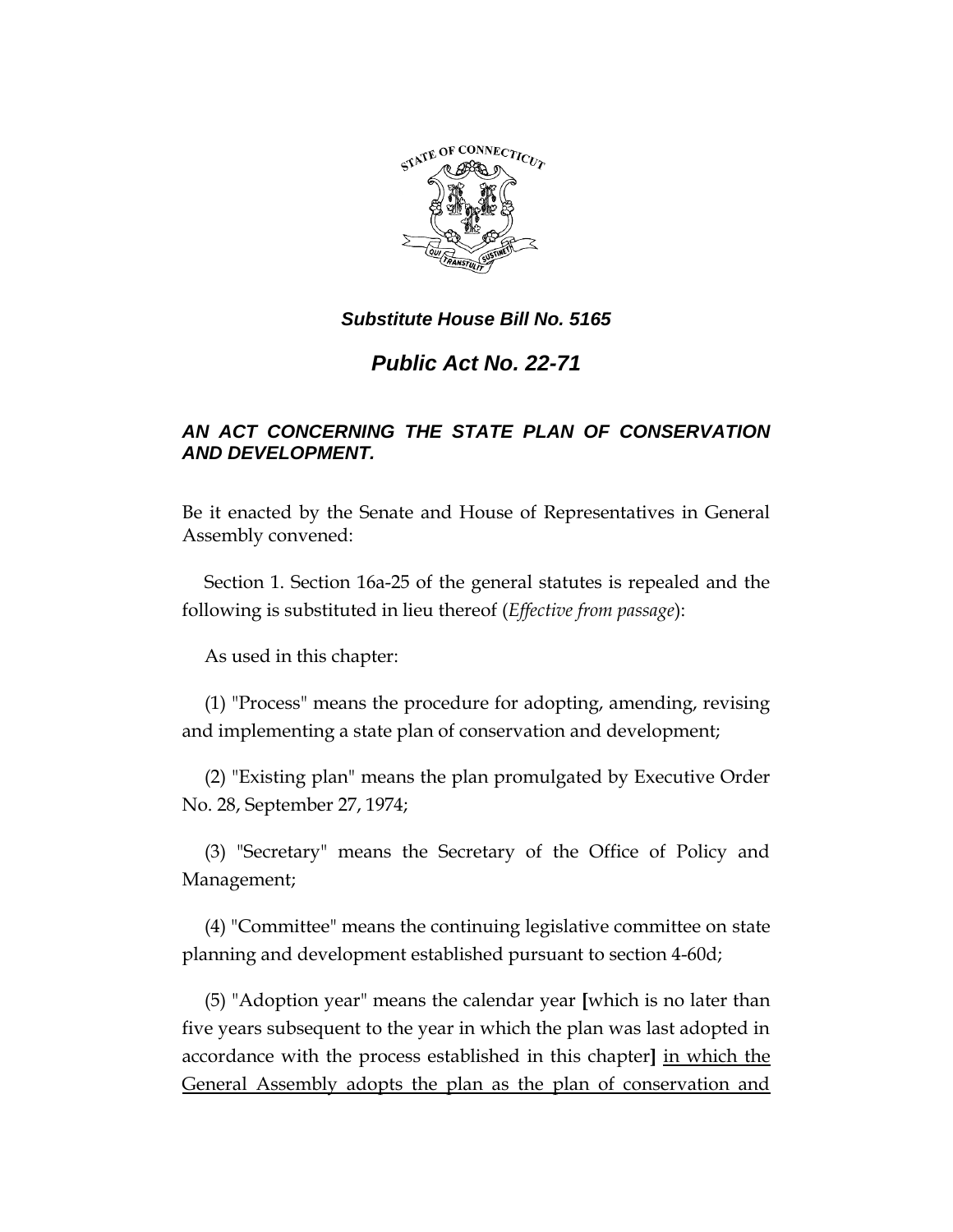#### development for the state;

(6) "Revision year" means the calendar year immediately preceding the adoption year;

(7) "Prerevision year" means the calendar year immediately preceding the revision year;

(8) "State agency" means any state department, institution, board, commission or official; and

(9) "Plan", when referring to the state plan for conservation and development, means the text of such plan and any accompanying locational guide map.

Sec. 2. Section 16a-27 of the general statutes is repealed and the following is substituted in lieu thereof (*Effective from passage*):

(a) The secretary, after consultation with all appropriate state, regional and local agencies and other appropriate persons, shall, prior to March 1, 2012, complete a revision of the existing plan and enlarge it to include, but not be limited to, policies relating to transportation, energy and air. Any revision made after July 1, 1995, shall take into consideration the conservation and development of greenways that have been designated by municipalities and shall recommend that state agencies coordinate their efforts to support the development of a statewide greenways system. The Commissioner of Energy and Environmental Protection shall identify state-owned land for inclusion in the plan as potential components of a state greenways system.

(b) Any revision made after August 20, 2003, shall take into account (1) economic and community development needs and patterns of commerce, and (2) linkages of affordable housing objectives and land use objectives with transportation systems.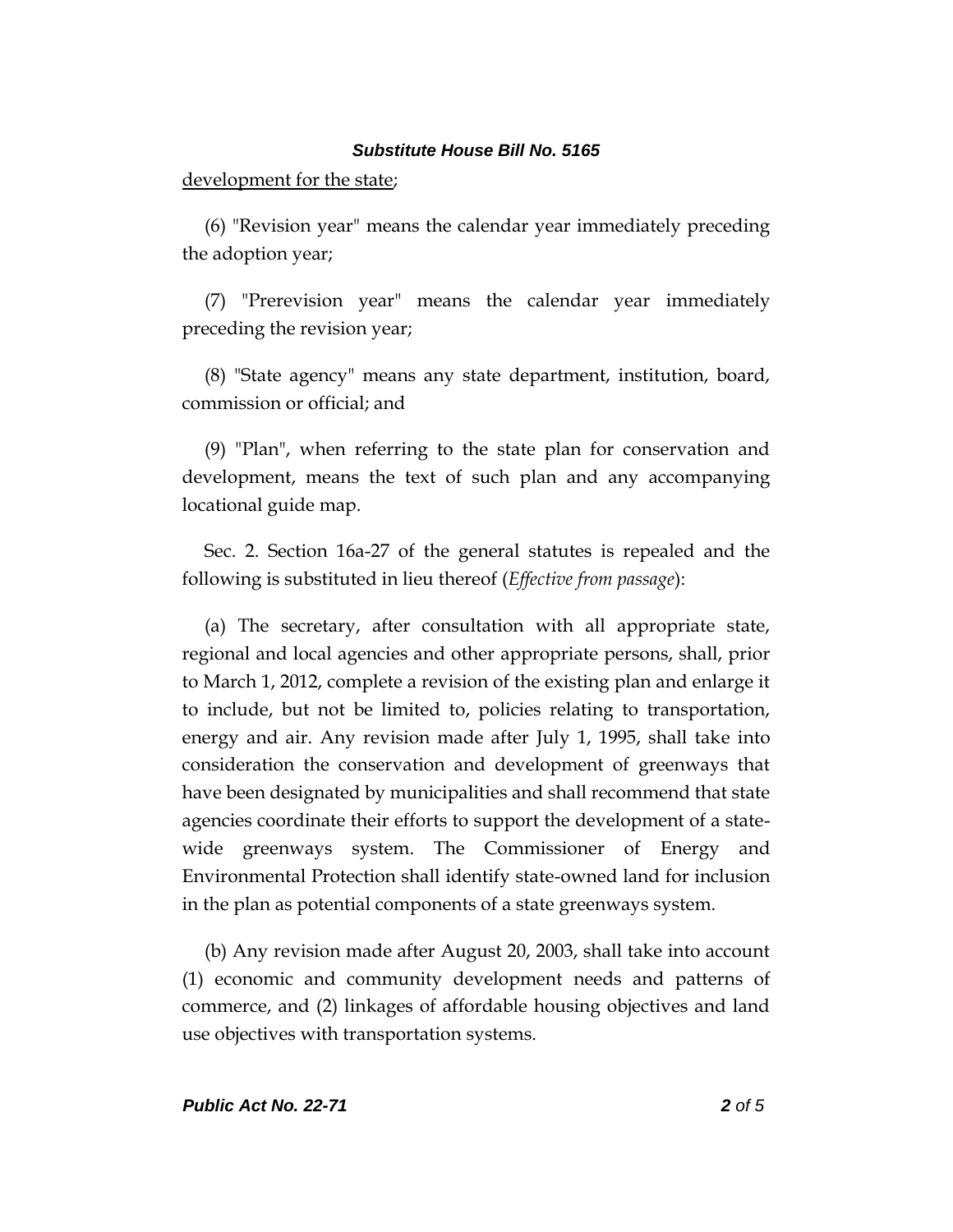(c) Any revision made after March 1, 2006, shall (1) take into consideration risks associated with natural hazards, including, but not limited to, flooding, high winds and wildfires; (2) identify the potential impacts of natural hazards on infrastructure and property; and (3) make recommendations for the siting of future infrastructure and property development to minimize the use of areas prone to natural hazards, including, but not limited to, flooding, high winds and wildfires.

(d) Any revision made after July 1, 2005, shall describe the progress towards achievement of the goals and objectives established in the previously adopted state plan of conservation and development and shall identify (1) areas where it is prudent and feasible (A) to have compact, transit accessible, pedestrian-oriented mixed-use development patterns and land reuse, and (B) to promote such development patterns and land reuse, (2) priority funding areas designated under section 16a-35c, and (3) corridor management areas on either side of a limited access highway or a rail line. In designating corridor management areas, the secretary shall make recommendations that (A) promote land use and transportation options to reduce the growth of traffic congestion; (B) connect infrastructure and other development decisions; (C) promote development that minimizes the cost of new infrastructure facilities and maximizes the use of existing infrastructure facilities; and (D) increase intermunicipal and regional cooperation.

(e) Any revision made after October 1, 2008, shall (1) for each policy recommended (A) assign a priority; (B) estimate funding for implementation and identify potential funding sources; (C) identify each entity responsible for implementation; and (D) establish a schedule for implementation; and (2) for each growth management principle, determine three benchmarks to measure progress in implementation of the principles, one of which shall be a financial benchmark.

*Public Act No. 22-71 3 of 5* (f) Any revision made after October 1, 2009, shall take into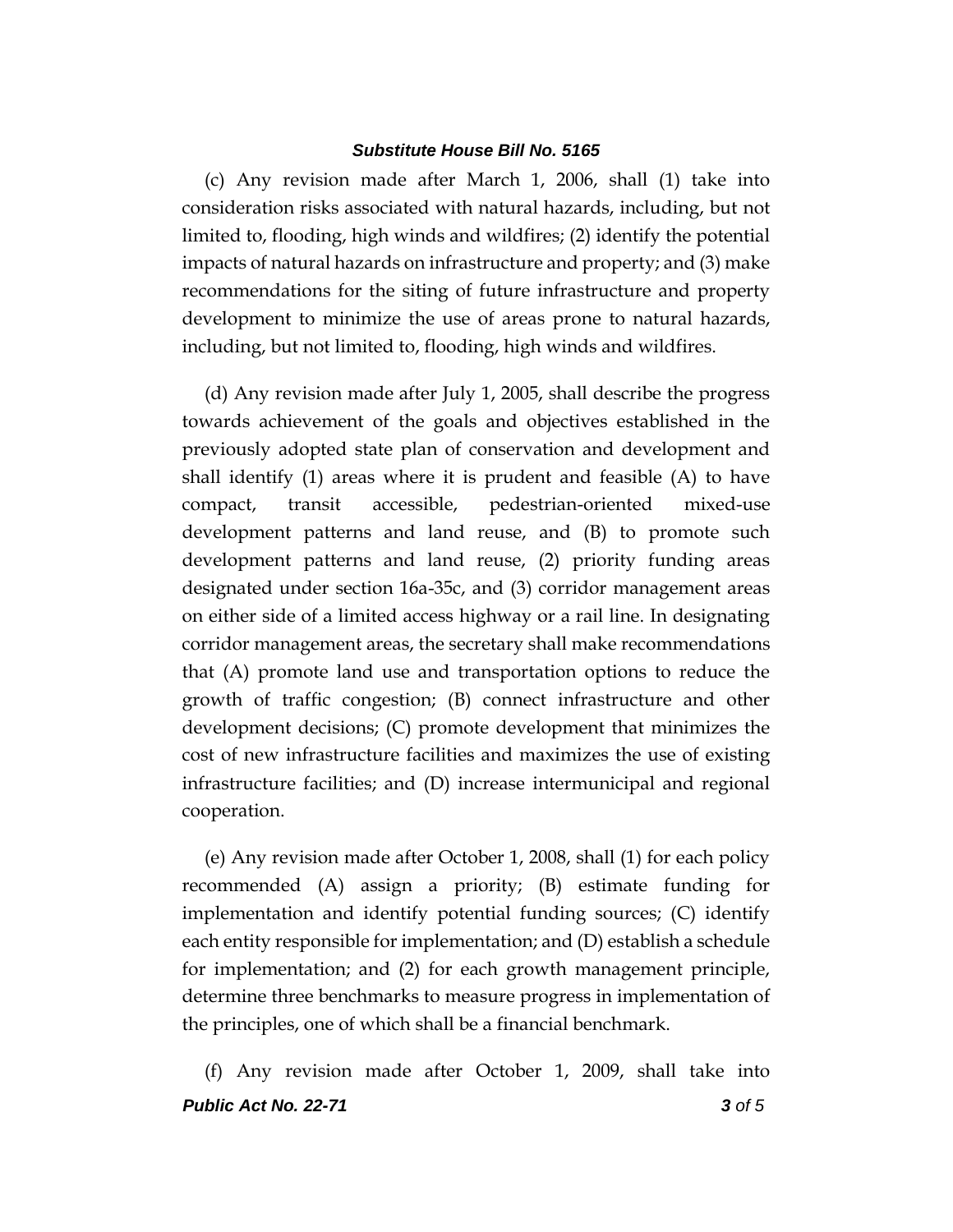consideration the protection and preservation of Connecticut Heritage Areas.

(g) Any revision made after December 1, 2011, shall take into consideration (1) the state water supply and resource policies established in sections 22a-380 and 25-33c, and (2) the list prepared by the Commissioner of Public Health pursuant to section 25-33q.

(h) Any revision made after October 1, 2019, shall (1) take into consideration risks associated with increased coastal flooding and erosion, depending on site topography, as anticipated in the most recent sea level change scenario updated pursuant to subsection (b) of section 25-68o, (2) identify the impacts of such increased flooding and erosion on infrastructure and natural resources, (3) make recommendations for the siting of future infrastructure and property development to minimize the use of areas prone to such flooding and erosion, and (4) take into consideration the state's greenhouse gas reduction goals established pursuant to section 22a-200a.

(i) Any revision made after October 1, 2016, shall take into consideration the need for technology infrastructure in the municipality.

(j) Thereafter on or before March first in each revision year the secretary shall complete a revision of the plan of conservation and development, provided no revision year may be later than four years subsequent to the year in which the plan was last adopted in accordance with the process established in this chapter.

Sec. 3. Section 16a-28 of the general statutes is repealed and the following is substituted in lieu thereof (*Effective from passage*):

(a) The secretary shall present a draft of the revised plan of conservation and development for preliminary review to the continuing legislative committee on state planning and development prior to